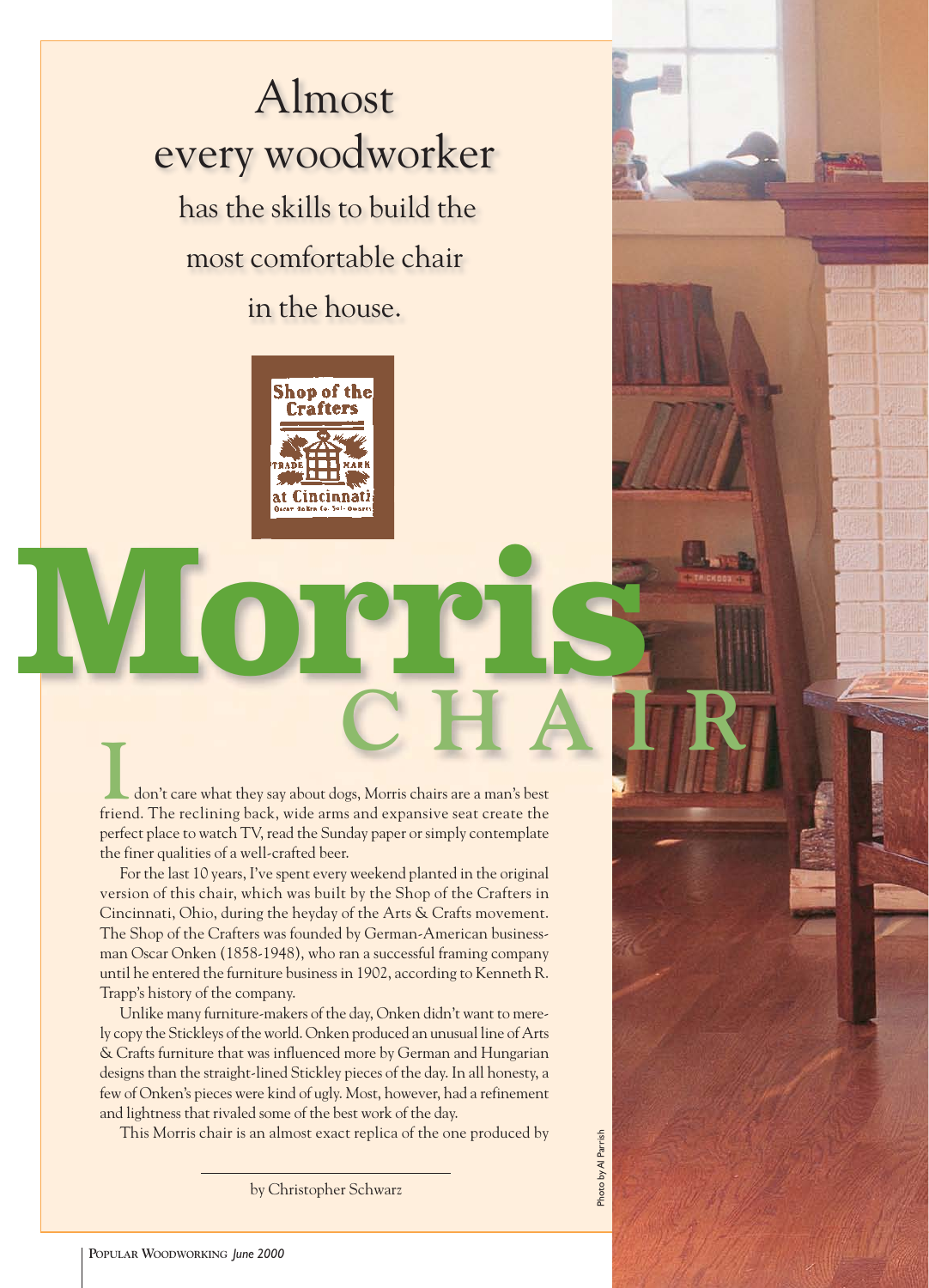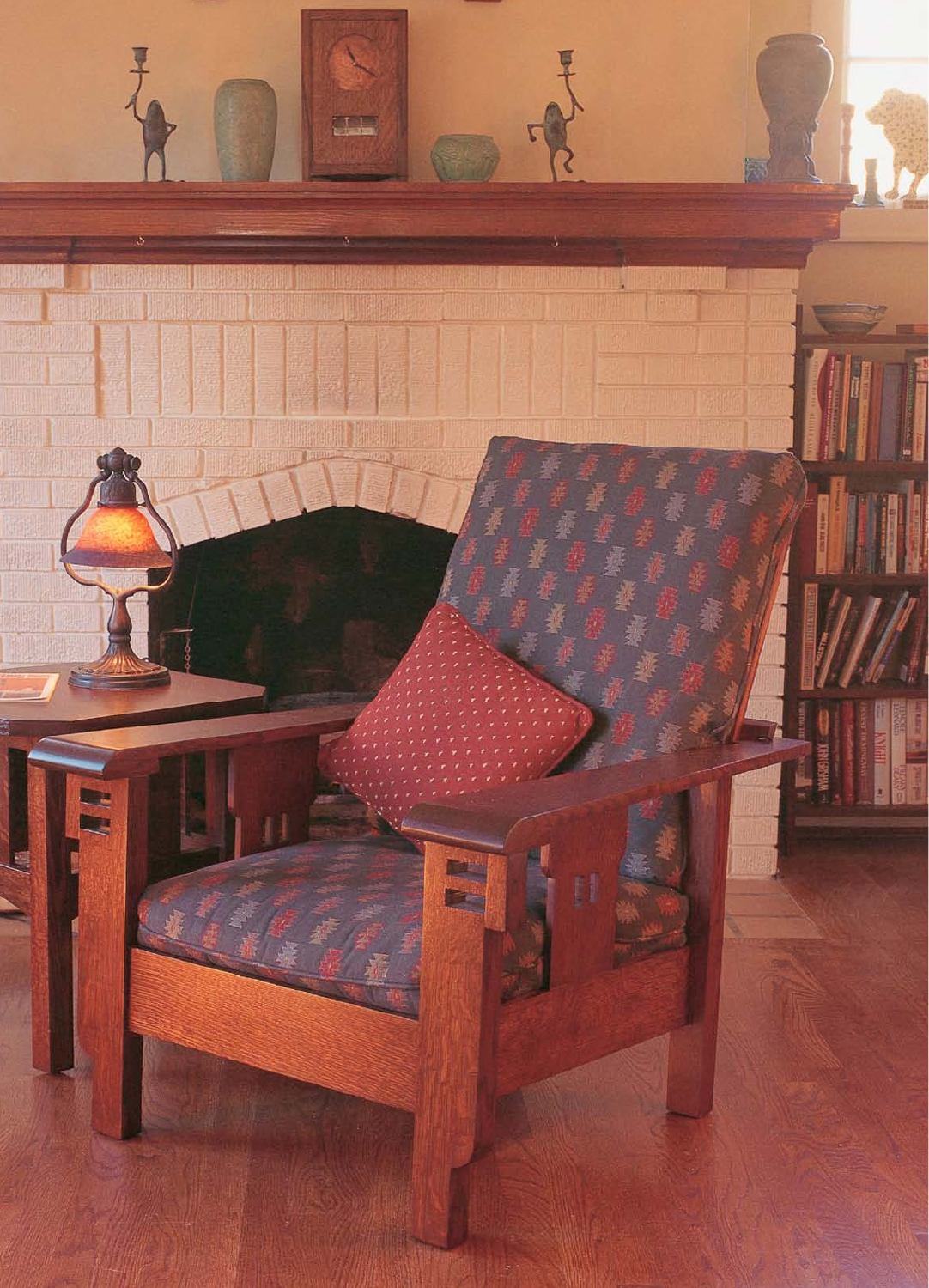# **Climb-Cutting Tenons**

**I own a commercial tenoning jig for my table saw,but I rarely use it.I get better and faster results by cutting tenons using a dado stack and a trick that Contributing Editor Troy Sexton showed me.To avoid tearout on my tenons' shoulders,I "climb cut" the last 1⁄8" or so of the tenon shoulder.You've probably heard of people climb cutting when using a router. Essentially,it's moving the router in the opposite way you normally would to avoid tearout in tricky grain.**

**That's exactly what you do on your table saw.The final cut on your shoulders is made by pulling the work toward you over the blade and only taking a small cut of material.It sounds awkward,but after a few tenons you get used to it.The risk of kickback is minimal because there's no wood trapped between the blade and the fence.To do this safely,hold your work steady and don't get into a hurry.**

**Here's how you do it:First install a dado stack into your table saw and set the fence for the finished length of your tenon (almost all of the tenons in this project are 3⁄4" long).Set the height of your dado stack to the amount you want to thin one side of your tenon (for most** of the tenons in this project, that would **be 3⁄16").Then,using your miter gauge, push the work through the dado stack to cut the majority of your tenon.**

**When this cut is done,slide the work against the fence and pull the miter gauge back toward you to shave the shoulder of the tenon.Flip the work over and do the other side.Then do the edges.**

> *Set your fence so the dado stack will make a 3⁄4" cut (the length of your tenon).Hold the piece about 1⁄8" from the fence.Push your work through the blade using your miter gauge.*

*After you finish that first pass,slide the work against the fence and pull it back toward you over the blade to shave the last little bit of the shoulder.*

*Repeat the same procedure for the edges of the tenon. (If you like a little more shoulder on your edges,increase the height of the blade.) First push the work forward.*

*Then slide it against the fence and pull it back toward you to make the final shoulder cut.*









Onken and his company. It differs in only two ways. One, the original chair was constructed using dowels at the major joints. After almost 100 years of use, the front and back rail came loose. This chair is built using pegged mortise-and-tenon joints. Second, I made one change to the chair frame so that fur-

niture historians of the future will know instantly that this not an original piece. I did this to prevent people from passing off these reproductions as originals.

Though this project might look daunting to you, it can be completed by beginners who have just a few projects under their belt. There are only a few principles to learn here: mortising, tenoning and routing with a plywood template. Plus, I'll share with you exactly how I achieved this finish, which has been something we've been working at for several years.

#### **How to Save Money on Lumber**

Begin by choosing the right quartersawn white oak for this project. It requires about 10 board feet of  $\frac{8}{4}$  and 30 board feet of  $\frac{4}{4}$ lumber. Quartered white oak can be ex-



*Make the mortises in the legs before you shape the curve near the bottom or make cutouts on the top.*

pensive, from \$6 to \$12 a board foot. If you live in the Midwest, or will pass near eastcentral Indiana on your vacation, I recommend you check out Frank Miller Lumber Co. in Union City, Ind. (765-964-7705). The company is a huge supplier of quartersawn oak. As a result, prices are reasonable, about \$4 to \$6 a board foot. Once you buy your lumber, save the pieces with the most ray flake for the arms, legs, front and sides. To save money, use flat-sawn oak for the seat and the adjustable back.

## **Mortises:Machine or No Machine?**

First cut all your pieces to size according to the Schedule of Materials and begin lay-





**Cleat Location, Back Rail**



**Cleat Location, Front Rail**

**The "X" on the rails and cleats denotes a cross section rather than an end view.**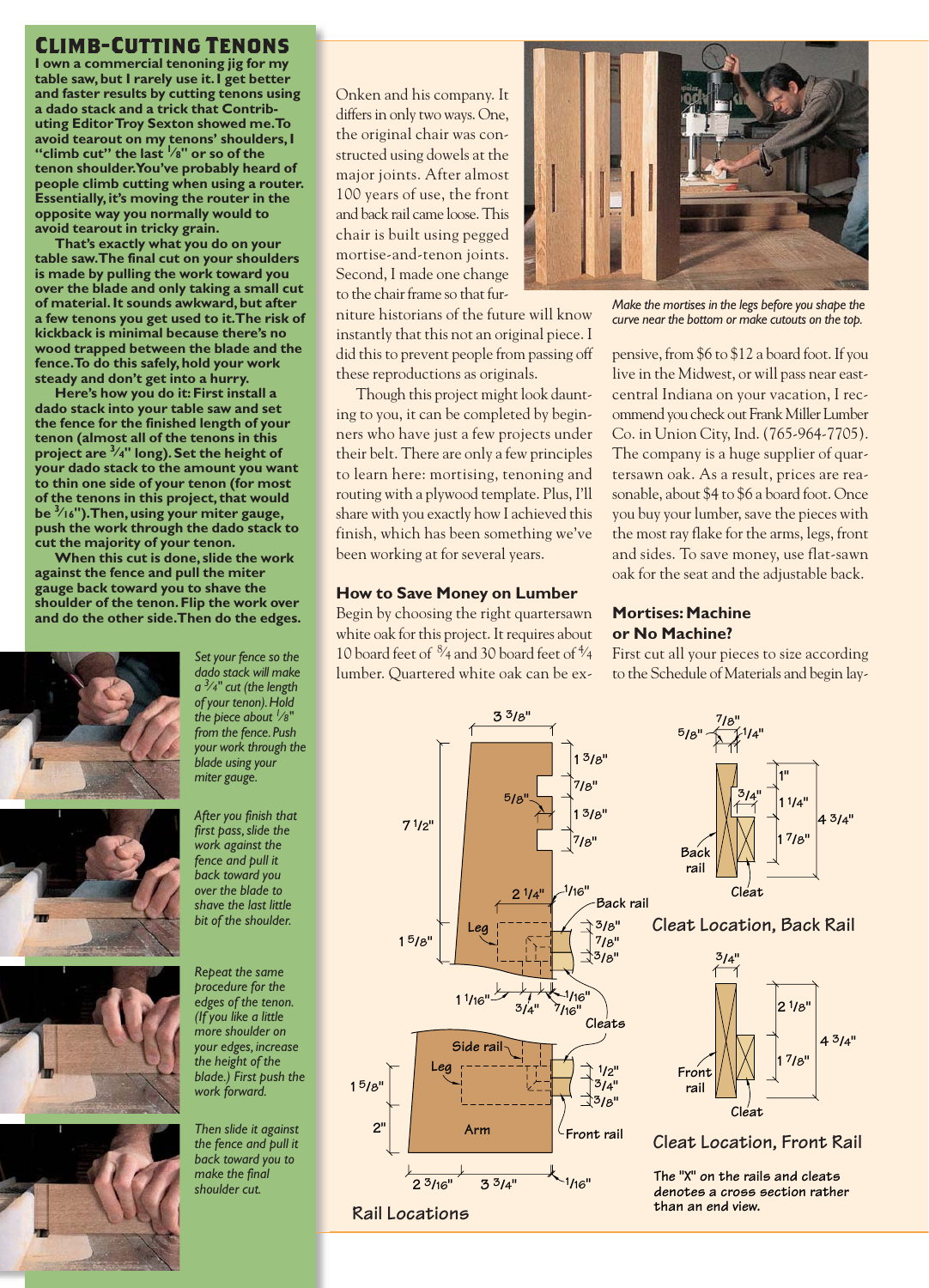

*When pattern-routing the curve on the legs, make sure you have the work firmly clamped in place.I have the pattern and leg wedged between two pieces of oak (the pattern is on the underside of the leg).Then the leg itself is clamped to the table.You also could perform this operation on a router table with a starting pin for pattern-routing.*

ing out the locations of your mortises. The rule of thumb is that your mortises should be one half the thickness of your tenon's stock. When your stock is  $\frac{3}{4}$ " thick, your mortises and tenons should be  $\frac{3}{8}$ " thick. That means the tenons for the beefy back rail should be thicker ( $\frac{7}{16}$ ") and those for the side slats should be thinner  $(\frac{1}{4})$ .

Also remember that except for the tenons on the legs and slats, all the tenons are 3⁄4" long. To ensure your tenons don't bottom out in your mortises, it's always a good idea to make your mortises about  $\frac{1}{16}$ " deeper than your tenons are long.

After you mark the locations of all the mortises, it's time cut them. There are 38





#### **Schedule of Materials: Morris CHair**

| Chair frame                                                                                                        |                     |
|--------------------------------------------------------------------------------------------------------------------|---------------------|
| No.<br>Item<br>Dimensions TWL                                                                                      | Comments            |
| $1\frac{5}{8}$ " x $3\frac{3}{4}$ " x 21"<br>$\mathbf{2}$<br>Front legs                                            | <sup>1</sup> /2"TOE |
| $1\frac{5}{8}$ " x $2\frac{1}{4}$ " x $21$ "<br>$\overline{2}$<br>Back legs                                        | 1/2" TOE            |
| $\overline{2}$<br>$1\frac{5}{8}$ " x $1\frac{3}{16}$ " x 4"<br>Applied sides                                       |                     |
| $\frac{3}{4}$ " x 4 $\frac{3}{4}$ " x 22"<br>Ť<br>Front rail                                                       | $\frac{3}{4}$ "TBE  |
| $\frac{3}{4}$ " x $\frac{43}{4}$ " x $\frac{24}{4}$ "<br>$\overline{2}$<br>Side rails                              | $\frac{3}{4}$ " TBE |
| $\frac{7}{8}$ " x 4 <sup>3</sup> / <sub>4</sub> " x 22"<br>Ť<br>Back rail                                          | $\frac{3}{4}$ "TBE  |
| $\frac{1}{2}$ x 7 <sup>5</sup> / <sub>8</sub> " x 11 <sup>3</sup> / <sub>8</sub> "<br>$\overline{2}$<br>Side slats | $\frac{1}{2}$ "TBE  |
| $\overline{2}$<br>$\frac{7}{8}$ " x 6" x 4 $\frac{1}{2}$ "<br>Arm bldps                                            |                     |
| $\overline{2}$<br>$\frac{3}{4}$ " x 6" x 35 $\frac{1}{4}$ "<br>Arms                                                |                     |
| $\overline{2}$<br>$\frac{3}{4}$ " x $\frac{1}{8}$ " x 20 $\frac{1}{2}$ "<br>Cleats                                 |                     |
| $\frac{3}{4}$ " x 2" x 23 $\frac{5}{16}$ "<br>I<br>Back rod                                                        |                     |
| Drop-in seat                                                                                                       |                     |
| Dimensions TWL<br>No.<br>Item                                                                                      | Comments            |
| $\frac{3}{4}$ " x 2 $\frac{1}{2}$ " x 23 $\frac{1}{2}$ "<br>$\overline{2}$<br>Seat stiles                          |                     |
| $\frac{3}{4}$ " x $\frac{2}{2}$ " x 17"<br>5<br>Seat rails                                                         | $\frac{3}{4}$ " TBE |
| Adjustable back                                                                                                    |                     |
| No.<br>Dimensions TWL<br>Item                                                                                      | Comments            |
| $\frac{3}{4}$ " x $\frac{1}{8}$ " x 28 <sup>1</sup> / <sub>4</sub> "<br>$2^{\sim}$<br><b>Back stiles</b>           |                     |
| $\frac{3}{4}$ " x $\frac{1}{8}$ " x $\frac{17}{2}$ "<br>5<br>Back rails                                            | $\frac{3}{4}$ "TBE  |
| $\frac{3}{4}$ " x $\frac{3}{4}$ " x $\frac{17}{2}$ "<br>I<br>Bot rail                                              | $\frac{3}{4}$ " TBE |
| TOE = tenon on one end $\cdot$ TBE = tenon on both ends                                                            |                     |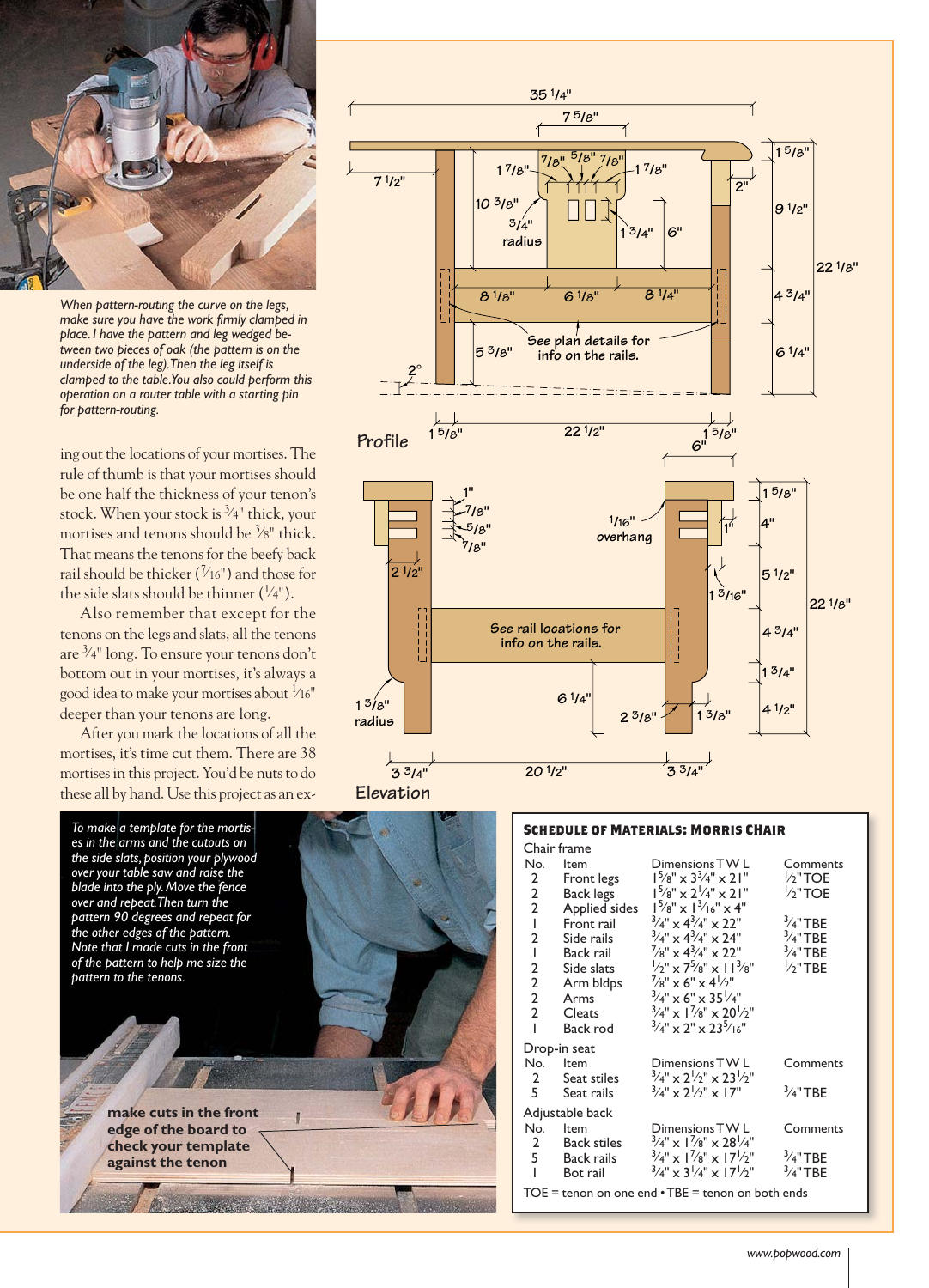cuse to purchase a hollow chisel mortising machine (about \$250) or a mortising attachment for your drill press (about \$70). If you can't swing the cash, I'd make plywood templates and cut the mortises with a router and a pattern bit. Making plywood templates is something covered later in the story.

One more thing: don't cut the mortises in the arms or the arm buildups until the chair frame is assembled. You'll cut these with a router and a pattern bit after the chair frame is assembled.

### **Tenons With a Dado Stack**

Once you get your mortises cut, make tenons that fit snugly into the mortises. You can use a tenoning jig or the fence on your table saw, or you can use a router. I prefer to use a dado stack and my miter gauge. See the story on the previous page for details on how to do this.

While your dado stack is in your saw, cut



**Full-size Diagram of Arm**



the groove in the back piece that holds the seat frame. See the drawing for the location of this groove.

Once you cut your tenons, prepare to assemble the drop-in seat and the adjustable back. To save yourself some grief, sand the edges of the rails that you won't be able to get to after the frames are assembled. Now put glue in all the mortises and clamp up the frames. Set them aside to dry.

### **Curves and Cutouts**

What makes this Morris chair stand out are the curves and cutouts on the legs, arms and slats. Each curve and cutout needs a slightly different strategy.

The large curves on the legs and the small curves on the side slats were cut using a plywood template and a pattern-cutting bit in a router. I made the patterns from  $\frac{1}{2}$ "thick Baltic birch plywood. Use the drawings to make your own plywood template using a scroll saw, band saw or coping saw. Smooth all your cuts with sandpaper, then try shaping a couple scraps with your template to make sure your pattern produces the right shape. When satisfied, cut the curves to rough shape on your band saw (about  $\frac{1}{16}$ " shy of your finished line) and clean up the cut with a router and pattern bit. Finish shaping the legs with a chisel.

To produce the large cutouts on the front legs, do what Oscar Onken did: cheat a bit. Make the "cutouts" using a dado stack on your table saw, with the legs on edge. Then glue the applied sides to the legs to cover the open end of the cuts. Instant cutout. While you're at it, cut out the notches on the arm pieces for the rod that adjusts the back.

To complete the legs, you need to cut the bottom of all four legs at a 2-degree angle so the chair sits flat on the floor. I recommend you make a full-sized mock up (see the photo above) so you can get the angle exactly right. Cut the angle on a chop saw.

*Be sure to make a full-size mock-up of the legs and sides (left) to determine the angle you need to cut on the bottom of the legs. When you determine that angle,use a grease pencil or magic marker to paint the bottom of the legs.I cut the back and front legs simultaneously.Slowly inch your legs in after each cut until the color is all gone (below).*



#### **Assembly**

Now you're almost ready to assemble the chair frame. You'll need to first miter the tenons slightly where they meet to fit in the mortises using your table saw. Now finish sand everything. I went to 150 grit using my random-orbit sander and hand sanded the whole piece with 180 grit.Yes, it makes a noticeable difference.

Now glue the front rail between the front legs and the back rail between the back legs. Clamp and allow your glue to dry. Use  $\frac{1}{4}$ " dowels to pin the tenons from the inside of the chair. This strengthens the weakest point of this chair. It's at this joint where the original chair came loose.

Glue the side rails between the front and back legs and you can see your chair take shape.

### **Learn to Make Square Templates**

Now you need to work on the arms. First glue the arm buildup pieces to the front of the arms. Then get ready to cut the mortises on the arms that will hold the tenons on the legs and side slats. A word of advice here. Mock up an arm out of scrap wood and practice on it first.

To make plywood templates for the mortises, you need to make a square hole in the middle of a piece of ply. The best way to do this is by making plunge cuts into your ply-